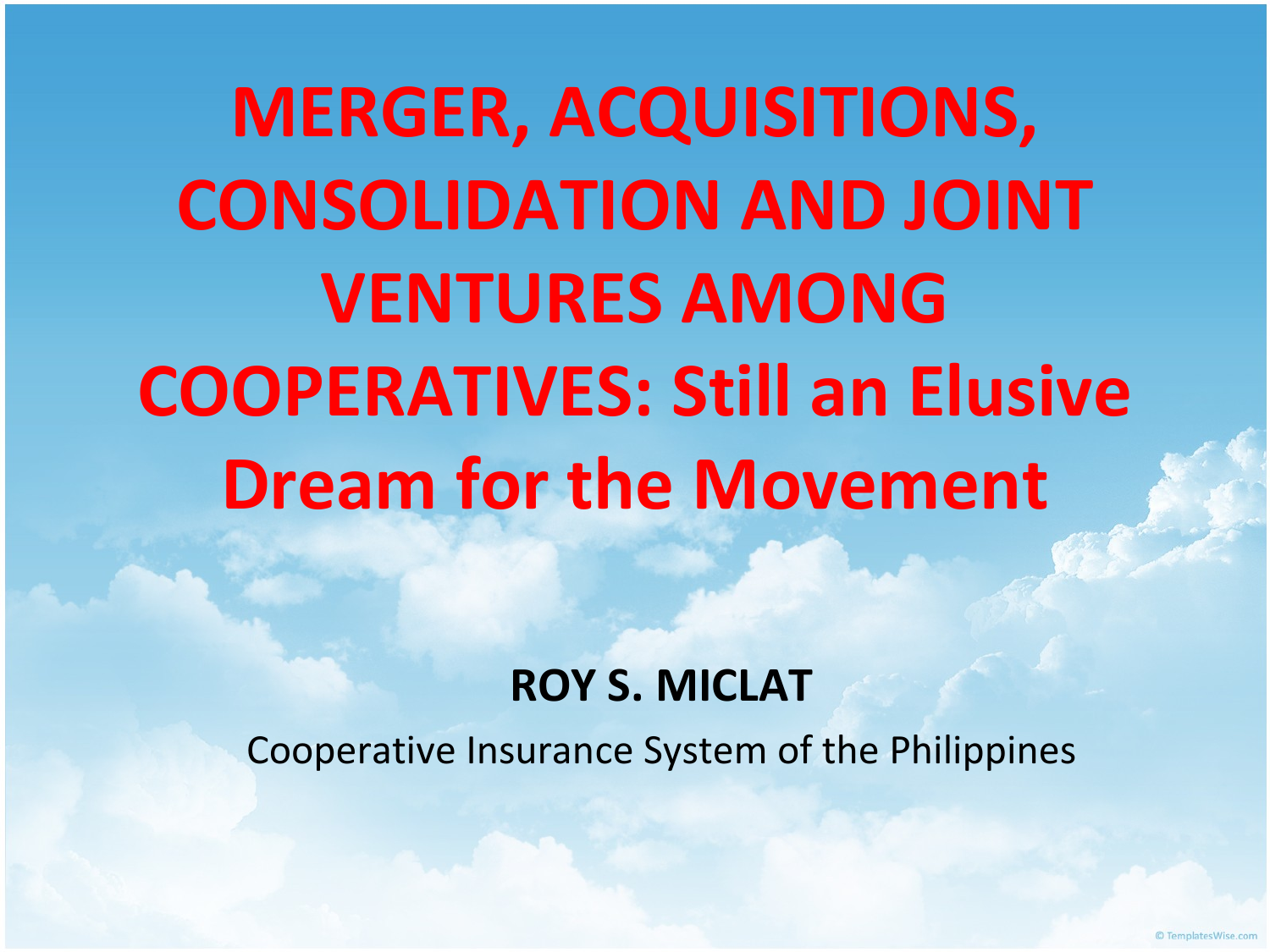# **Outline of Presentation**

- **Definition and legal basis of merger, acquisitions, consolidation and joint ventures**
- **Philippine cooperative experiences in merger, acquisitions, consolidation and joint ventures**
- **Facilitating and hindering factors in merging, acquiring, consolidating and joint ventures of cooperatives in the Philippines**
- **Benefits of merger, acquisitions, consolidation and joint ventures**
- **What is to be done?**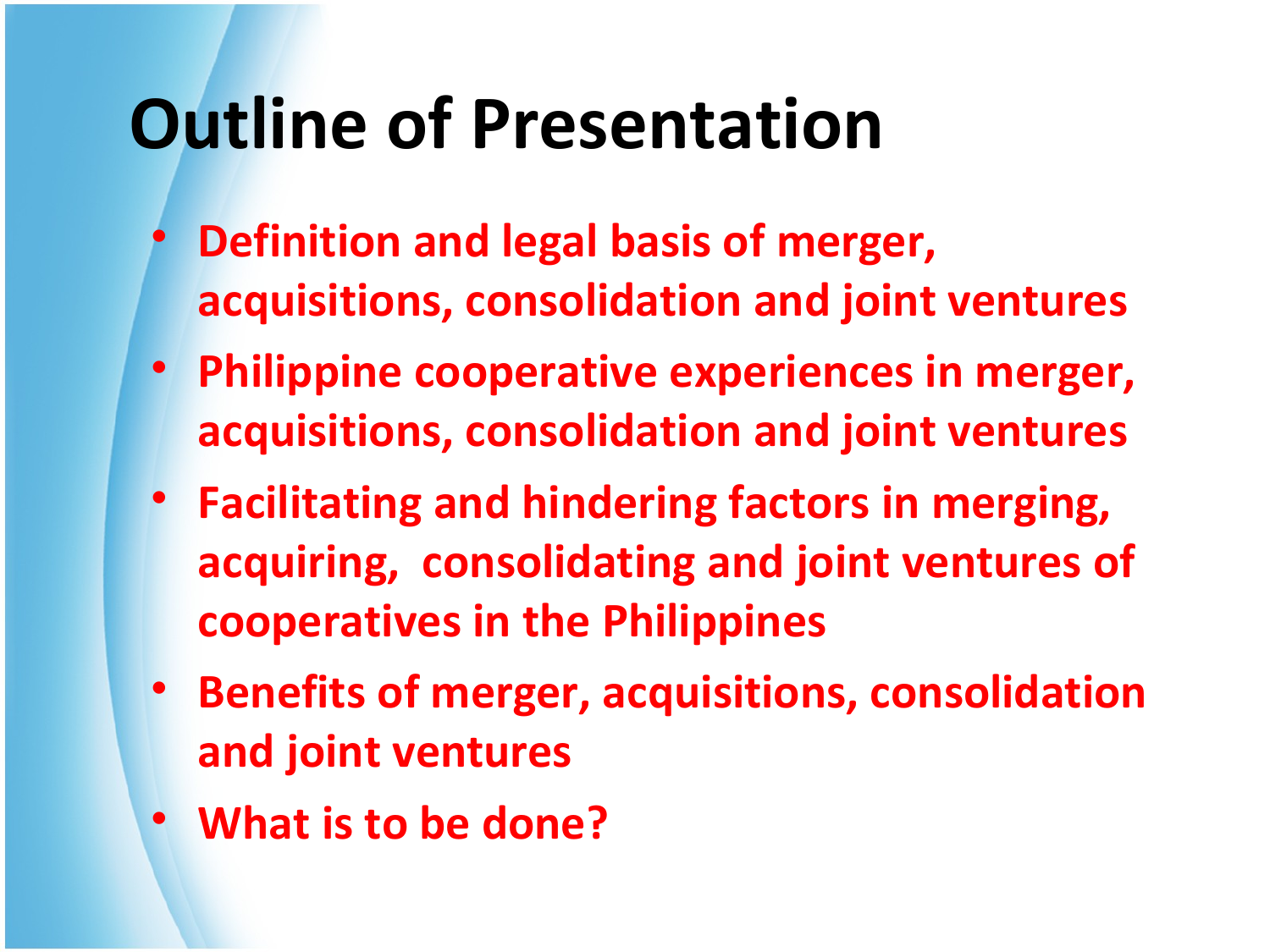#### **Definition of Merger & Acquisition**

- In the most simplest way, Merger can be defined as how a **"Marriage"** is; whereas an Acquisition can be referred to as an **"Adoption"** of a child.
- **Mergers and Acquisitions** (abbreviated **M&A**) refers to the aspect of corporate strategy, corporate finance and management dealing with the buying, selling and combining of different companies that can aid, finance, or help a growing company in a given industry grow rapidly without having to create another business entity.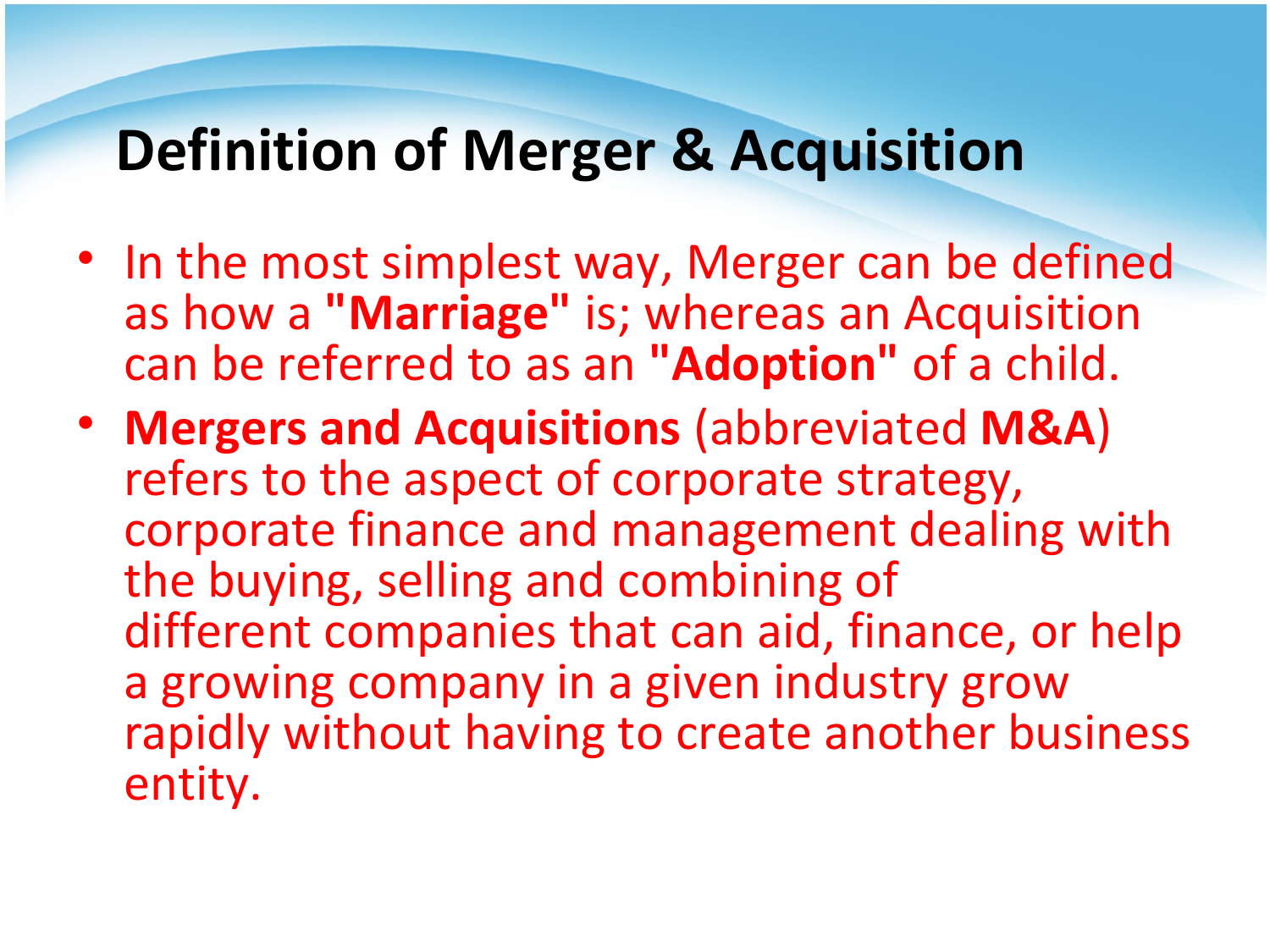#### **Some notable M & As:**

- Jollibee Food Corporation acquiring Mang Inasal for P3 billion pesos with 30% being retained by the original owner. Why acquire?
	- $\checkmark$  Before Mang Inasal came into picture, JFC controls 67% of the "chicken" business in fastfood chains, with KFC, McDonald's, Wendy's, etc., sharing the rest;
	- $\checkmark$  After 3 years in the business, Mang Inasal cornered 32% of the "chicken" business reducing JFC share to 52%; while 16% were shared by the rest of the players;
	- $\checkmark$  Projected to grow by at an average of 40 stores a year, Mang Inasal will eat the market share of JFC by as much as 40%++ - projected losses? P5.5 billion!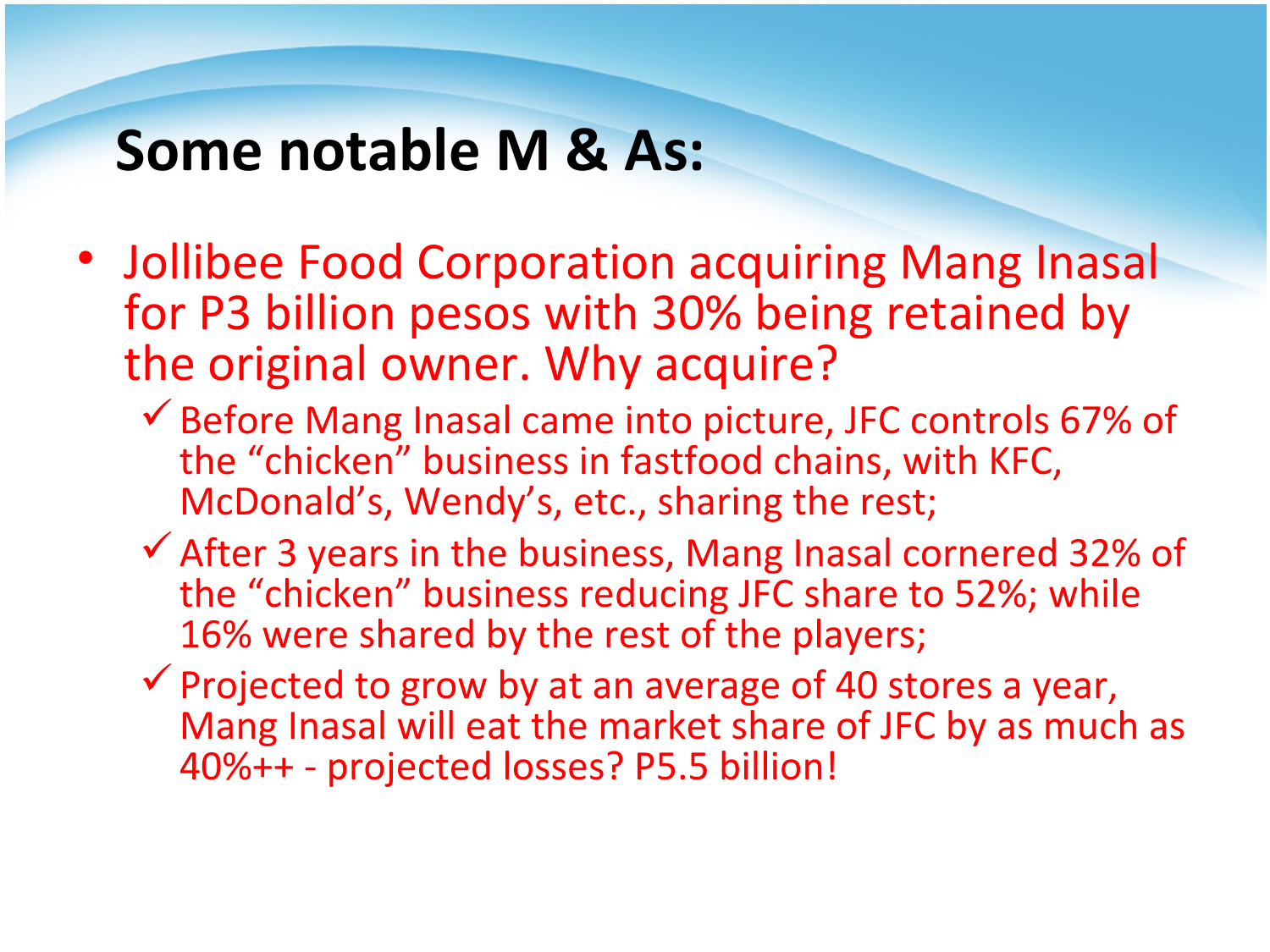#### **Some notable M & As of coops abroad:**

- Vancouver City Savings &Credit Union or VanCity:
	- $\checkmark$  Acquired/merged 175 credit unions in British Columbia
	- $\checkmark$  \$C17. 1 billion in assets; \$C423 million in revenues; \$C57 million in net income
	- Biggest credit union in Canada; 492K members; 57 branches; 2,542 employees; the biggest organization that is recognized as Living Wage Employer;
	- In 2009, Vancity launched the Smart Money™ Remittance program enabling members to send money to the Philippines quickly, conveniently and inexpensively
	- Vision: "**RE-DEFINE WEALTH** re-envision prosperity as something we can only achieve if we are surrounded by and connected to a vibrant, healthy community that is sustainable for the long term."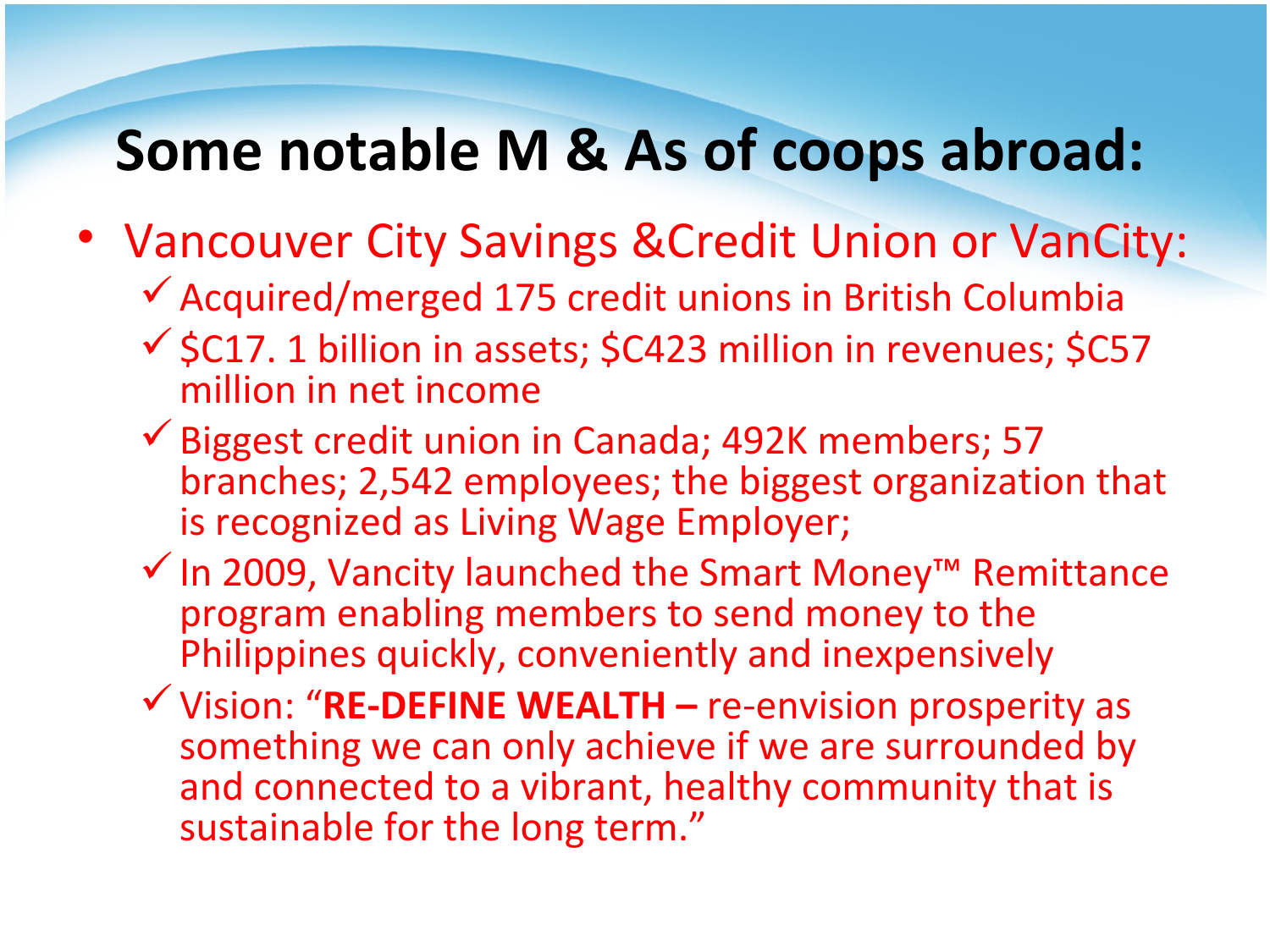#### **Definition of Consolidation**

• **Consolidation** is the act of merging many things into one. In business, it often refers to the mergers and acquisitions of many smaller companies into much larger ones; when two companies combine together to form a new enterprise altogether, and neither of the previous companies remains independent.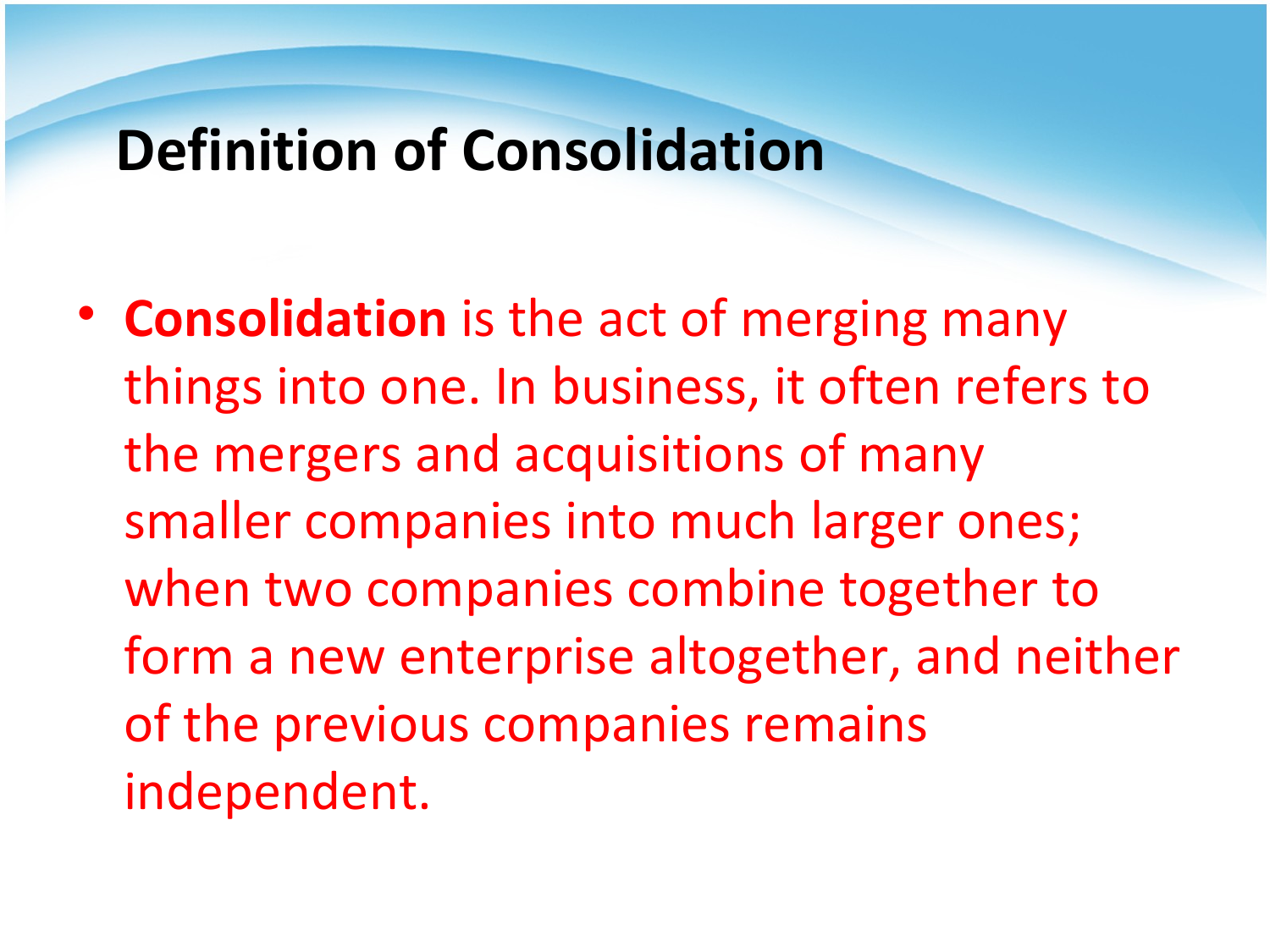#### **Notable recent Consolidation in PHL**

- Consolidation of the Lucio Tan Group of Companies to La Tondena Holdings, which includes Fortune Tobacco, PNB/Allied, La Tondena Distillery, etc.
- Consolidation of the SM Group of Companies into SM Prime Holdings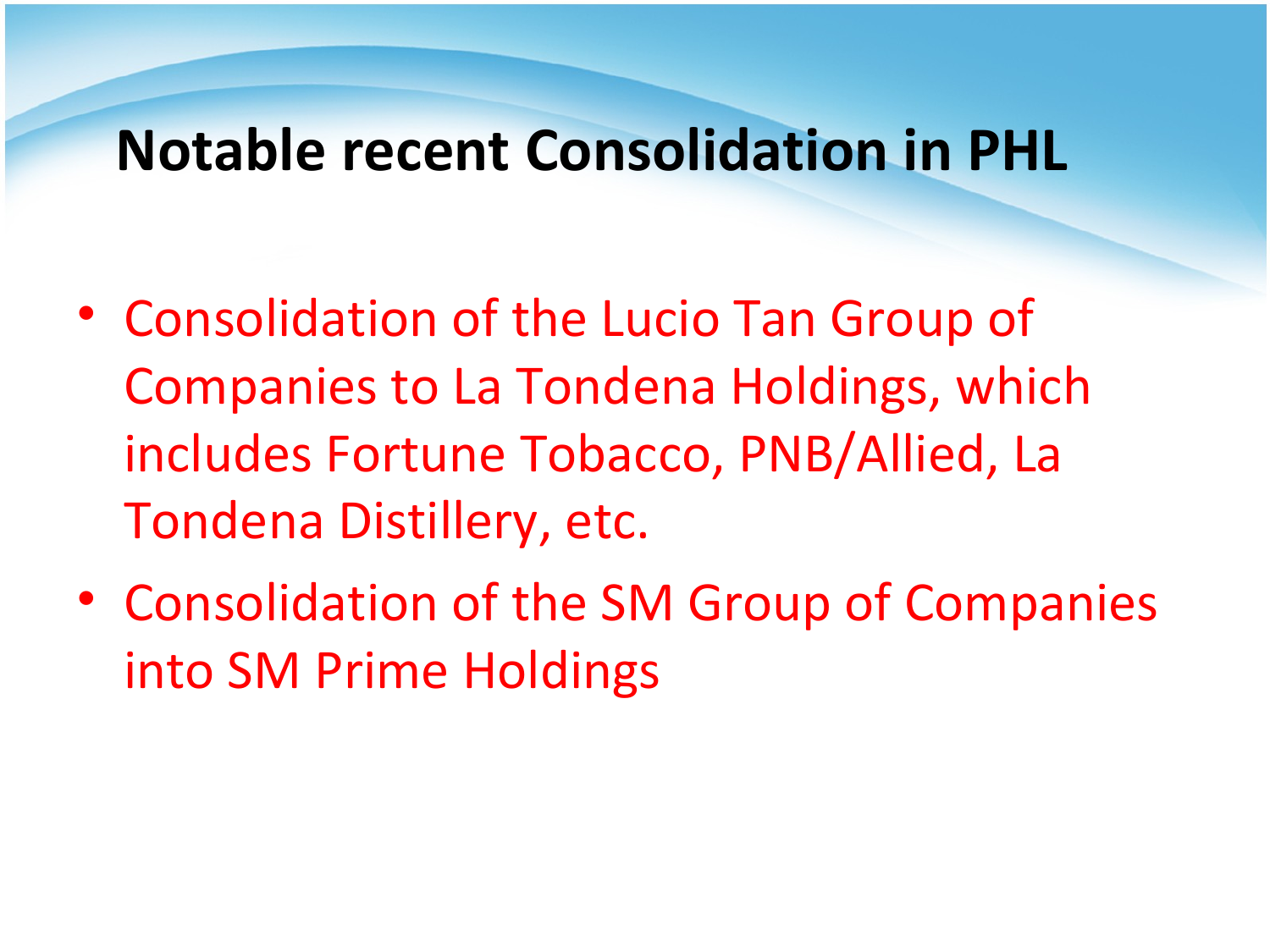#### **Definition of Joint Ventures**

• **Joint venture** (**JV**) is a business agreement in which the parties agree to develop, for a finite time, a new entity and new assets by contributing equity. They exercise control over the enterprise and consequently share revenues, expenses and assets.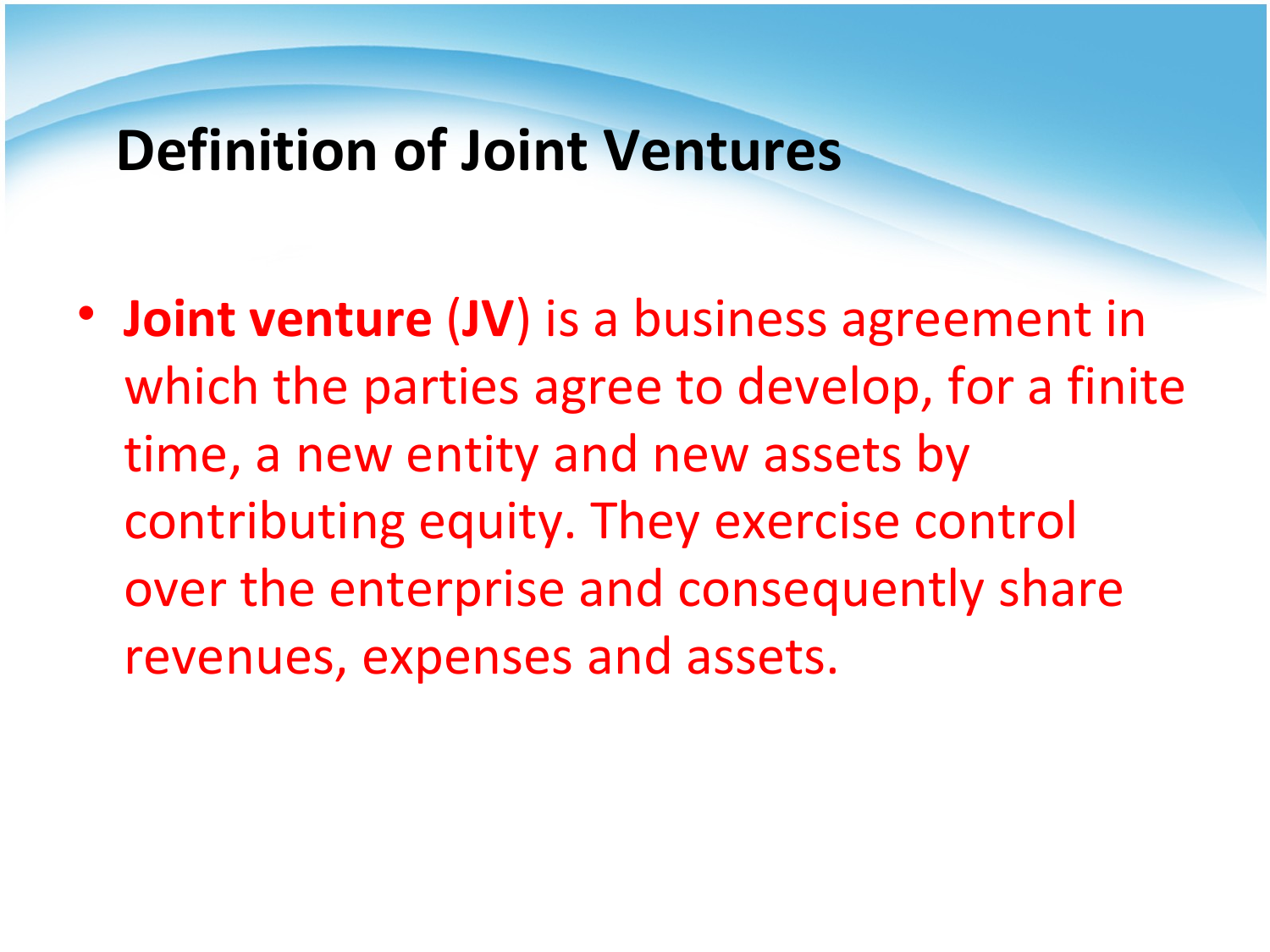#### **Recent Notable Joint Ventures in PHL**

- Ayala and Aboitiz Groups in implementing the P35.42 billion Cavite-Laguna Expressway (CALAX)
- JFC, Sia Holdings, SM Prime Holdings forming the Double Dragon Properties which will construct community malls all over the country *(DDP shares have increased 10 times since its IPO)*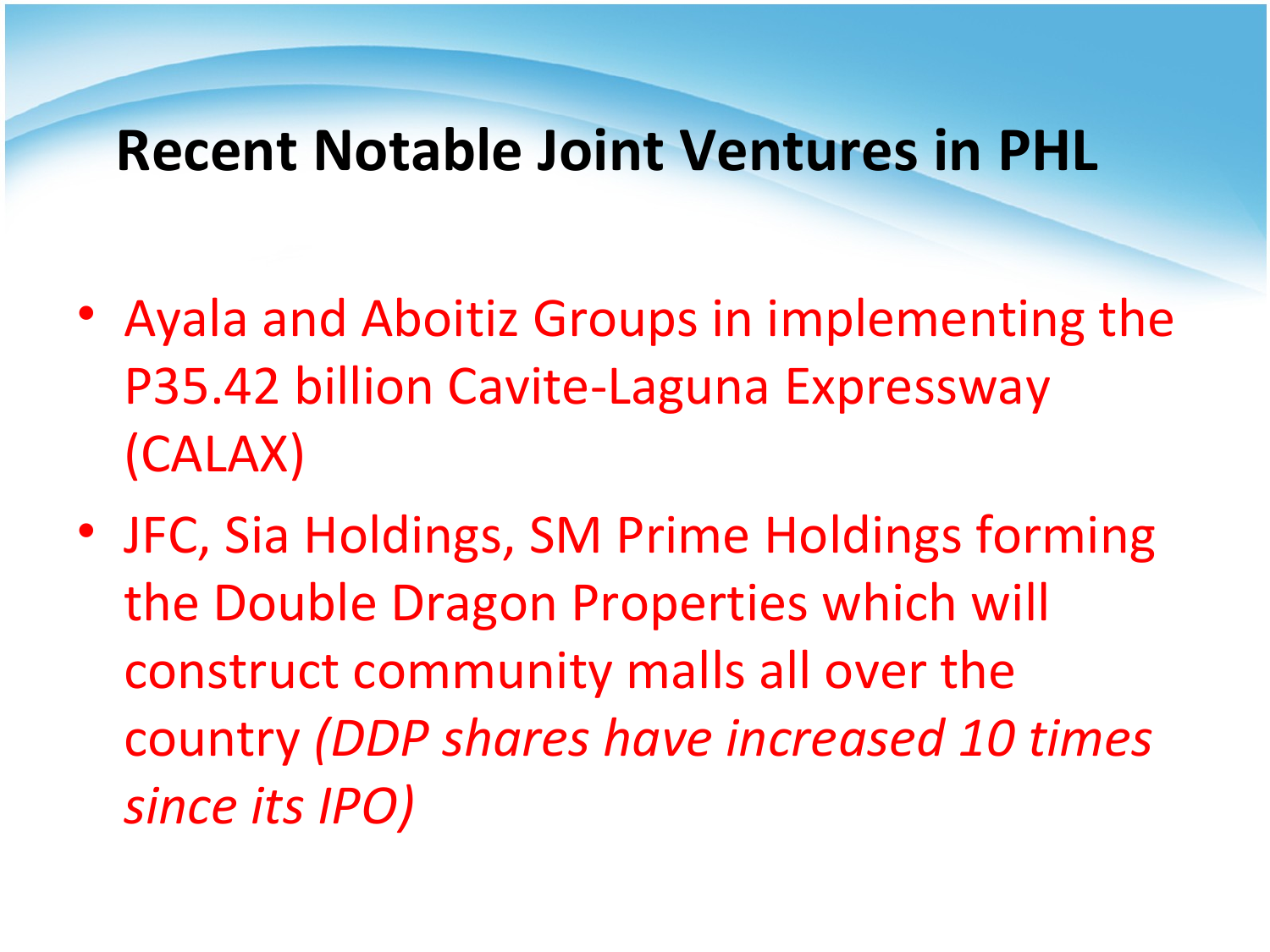#### **Legal Basis of Merger & Consolidation**

• **RA 9520 or the Philippine Coop Code of 2008, as stated in Article 21, Paragraph 1, 2, 3 and Article 22, Paragraph 1, 2, 3, 4 and 5**

• **Rule No. 5, IRR of certain provisions of RA 9520 or the Philippine Cooperative Code**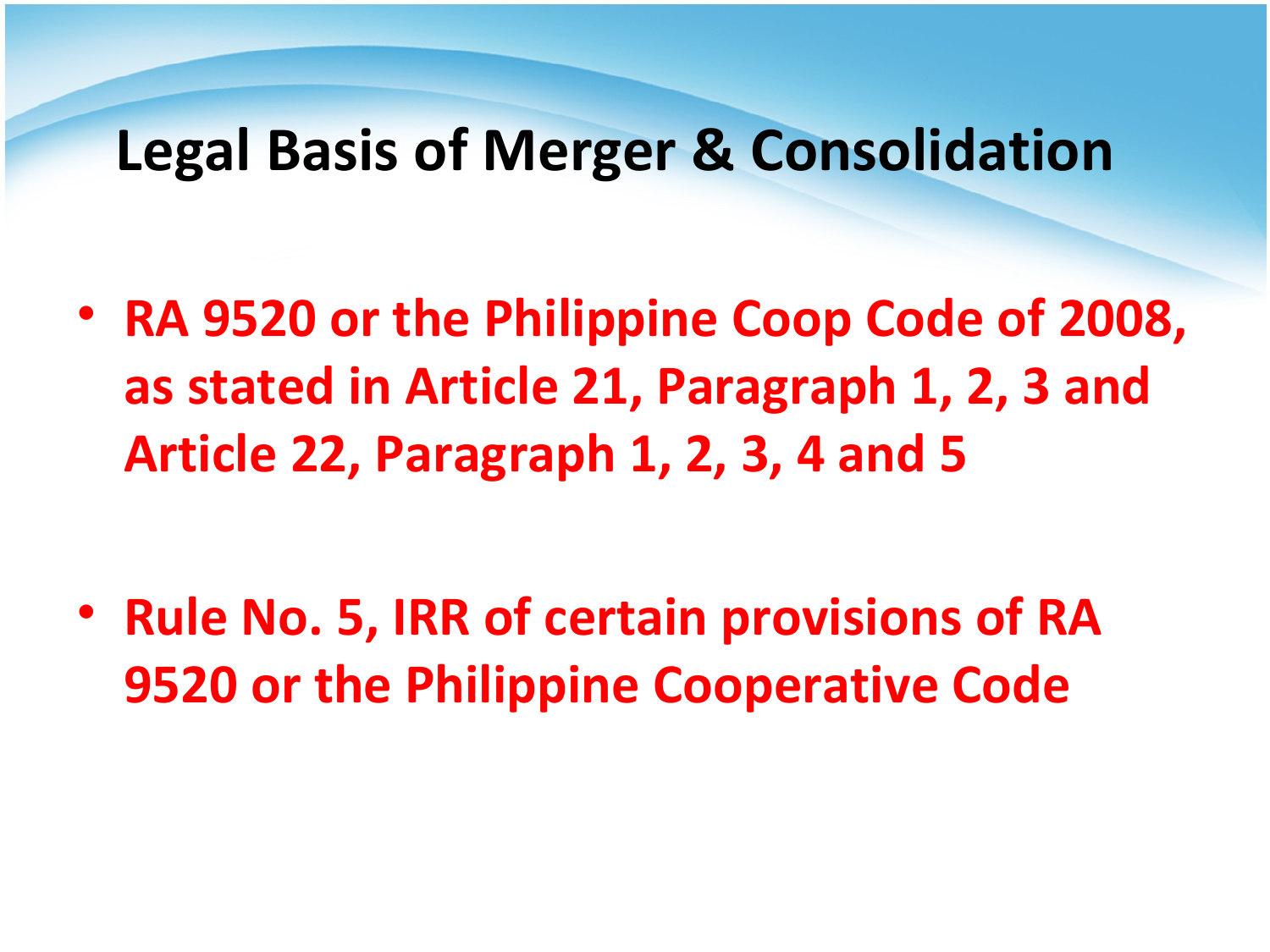### **Successful experiences in merger and consolidation of cooperatives**

- Soro-soro Ibaba Development Cooperative and Soro-soro Ibaba Credit Cooperative in Batangas City
- First Community Credit Coop (FICCO) and Filipino Mercantile Development MPC in Davao City
- Coop Banks of Surigao Sur, Davao del Sur, Misamis Occidental now known as Consolidated Cooperative Bank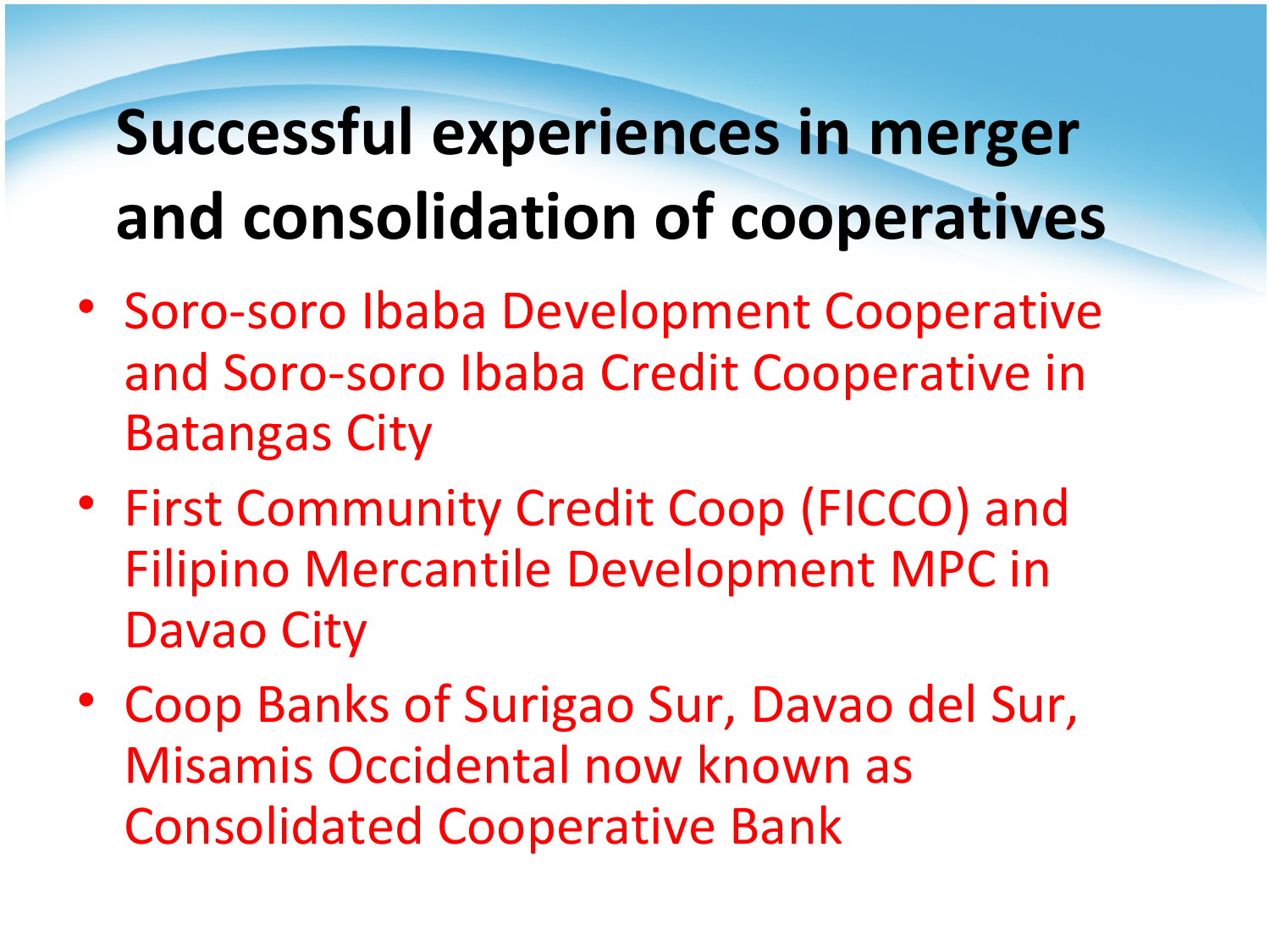# **On-going merger and consolidation of cooperatives**

- Coop Banks of Metro South, Bataan and Consolidated Cooperative Bank
- Coop Banks of Camarines Norte, Sorsogon, Capiz, Leyte, Southern Leyte and Agusan del Sur
- Coop Banks of Tarlac, Zambales, Cagayan, Benguet, Nueva Viscaya and Mountain Province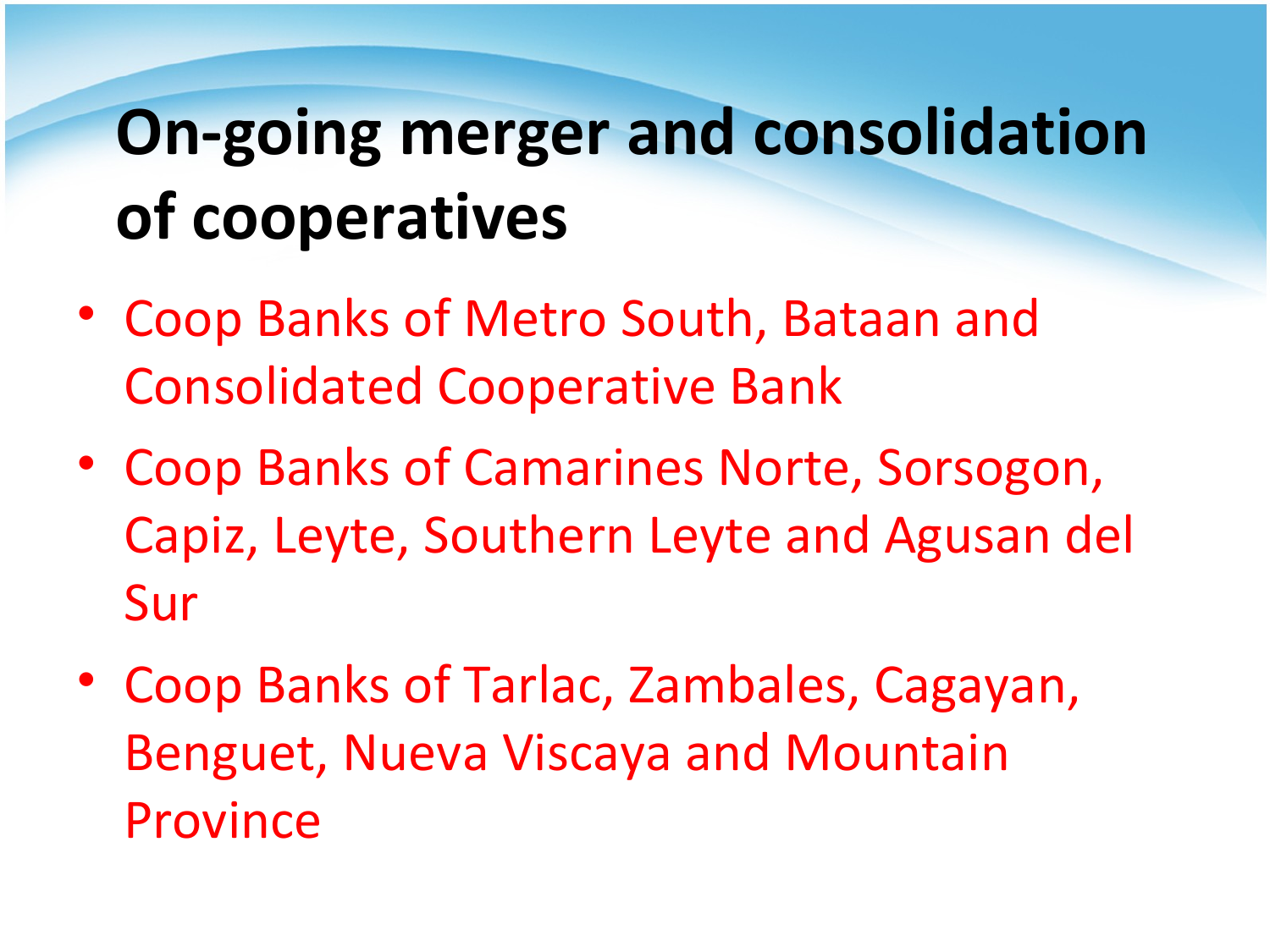# **On-going talks of merger and consolidation of cooperatives**

- Coop Banks of Aurora, Batangas, Quezon and Palawan
- Coop Banks of Ilocos Sur and Ilocos Norte
- Cooperative Insurance System of the Phils. (CISP) and CLIMBS Life and General Insurance Cooperative
- NATCCO and MASSPEC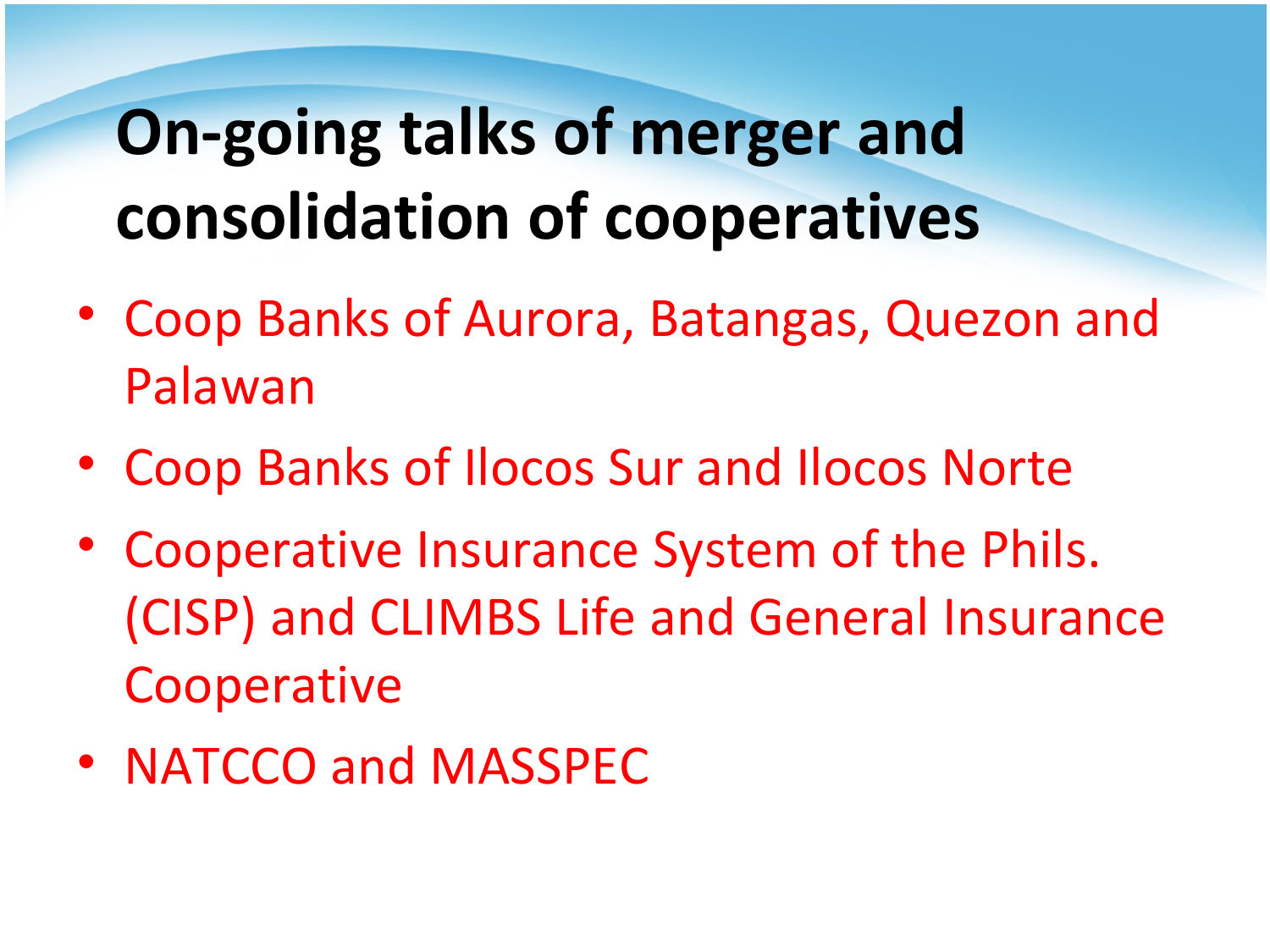# **Successful Joint Ventures of cooperatives in Investment**

Creation of the National Cooperative Movement Mutual Fund (NCM Mutual Fund) a peso denominated, balanced fund owned by coops started in July 22, 2009 with P110 million:

- •Investment in equities market and fixed income securities
- •Has a NAVPS of Php 1.8066 as of May 31
- •Total Fund Size P540.24 million as of May 31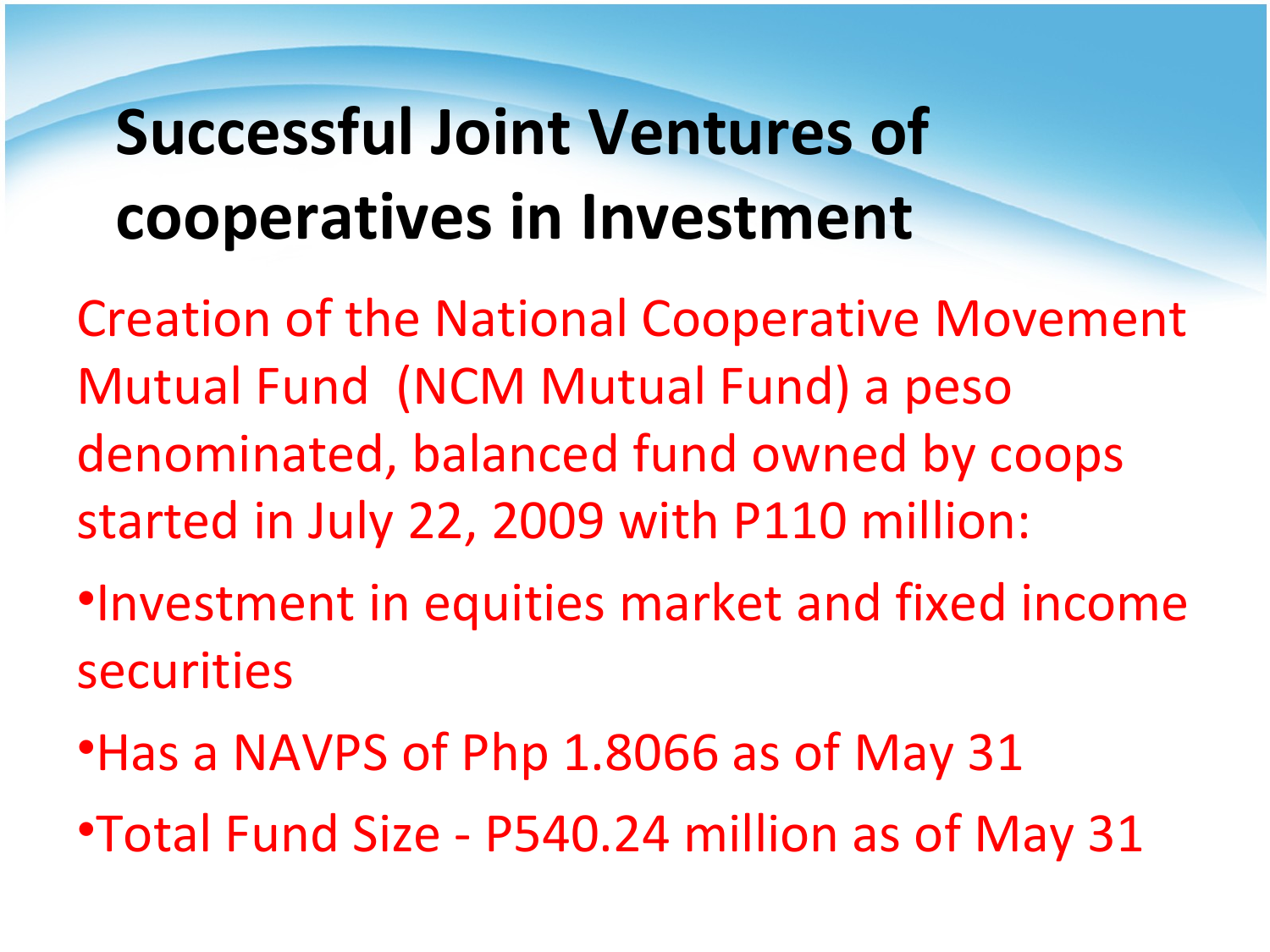### **Successful Joint Ventures of cooperatives in other businesses**

ACDI MPC venturing into other businesses:

- Two (2) McDonald's franchise
- Leading Edge Flying Academy
- RAM King Convenience Store
- St. Martin of Tours Development Cooperative
	- Gerry's Grill Food Franchise
- San Dionisio Credit Cooperative
	- Chop Shop Food Franchise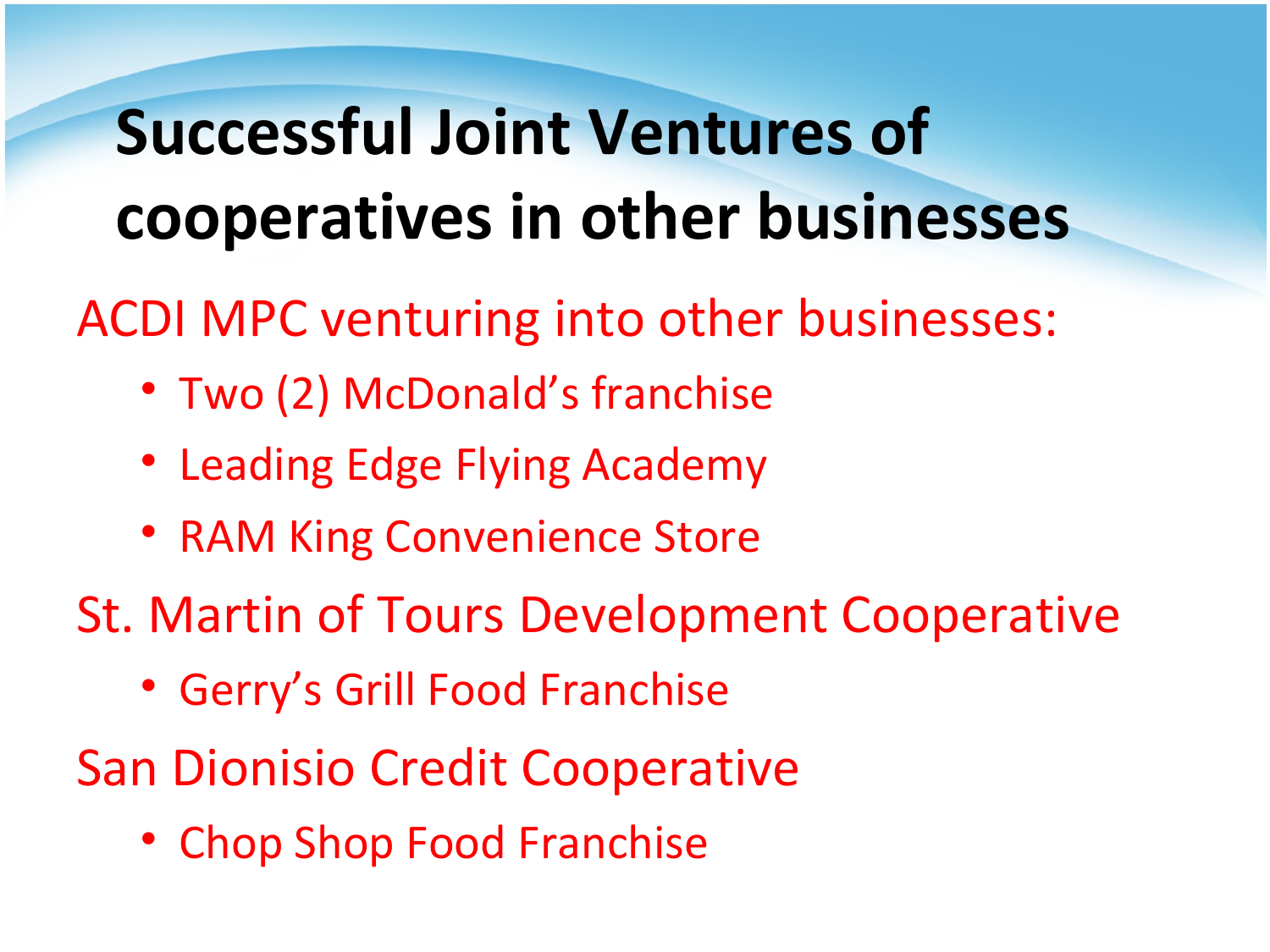### **Possible Joint Ventures\* of cooperatives in areas of production**

- Soro-soro Ibaba Development Coop with FICCO, Tagum Community Coop and other large coops:
- •Poultry products, e.g., eggs and chicken
- •Trading and Milling, e,g., rice and corn

*\*(FICCO has 180K members; Tagum has 90K – if 50% of their members will consume one (1) egg per week, it will be a demand of 125K pieces of egg per week)*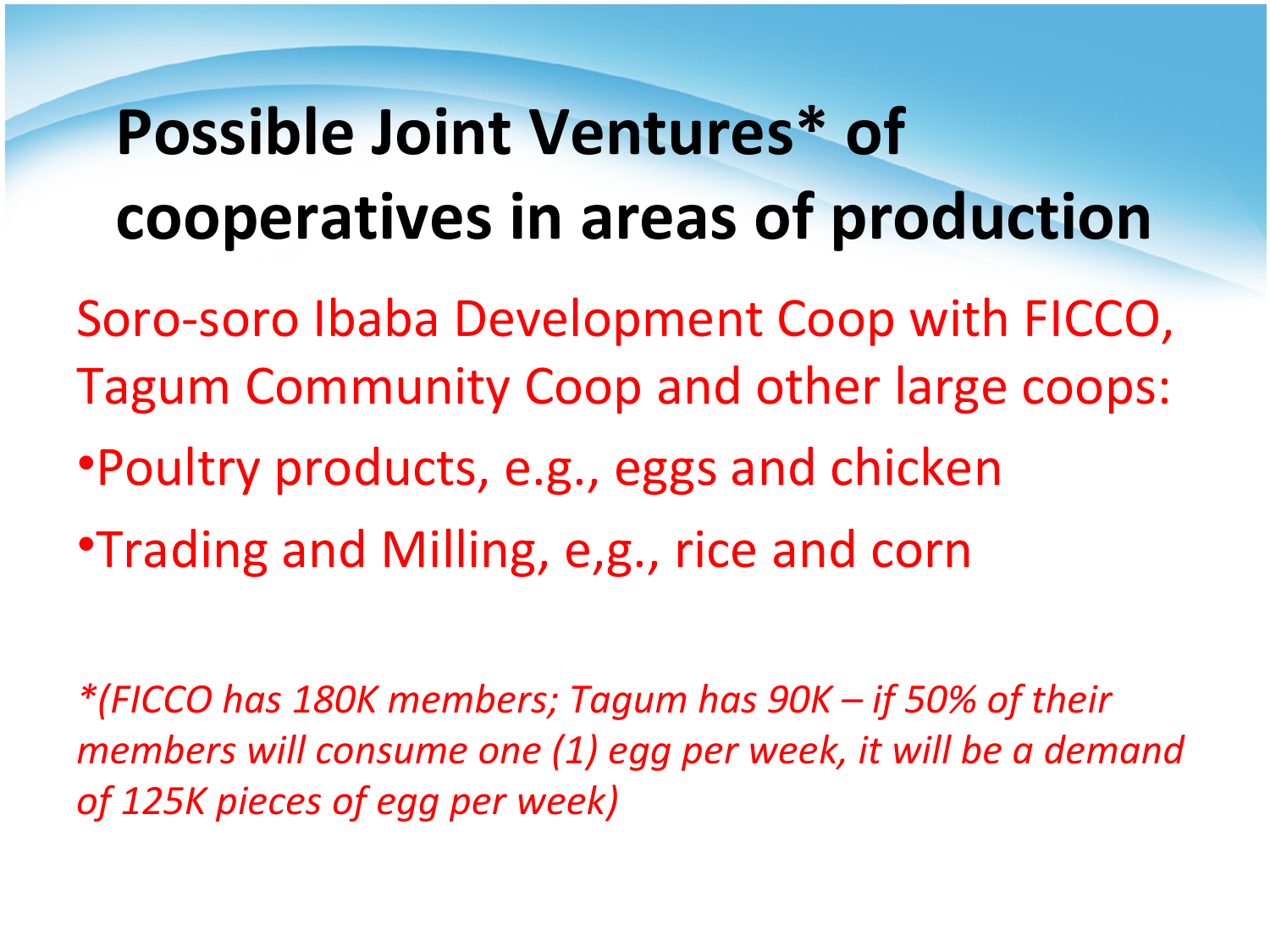### **Possible Joint Ventures\* of coops in affordable health care for members**

The top 20 cooperatives in the country have a combined membership of at least 1.2 million members. Organizing a Cooperative Health Management Federation together with successful Medical Mission Group & Health Services Cooperatives can provide affordable preventive and curative health care to members while insuring its viability and sustainability due to captured market.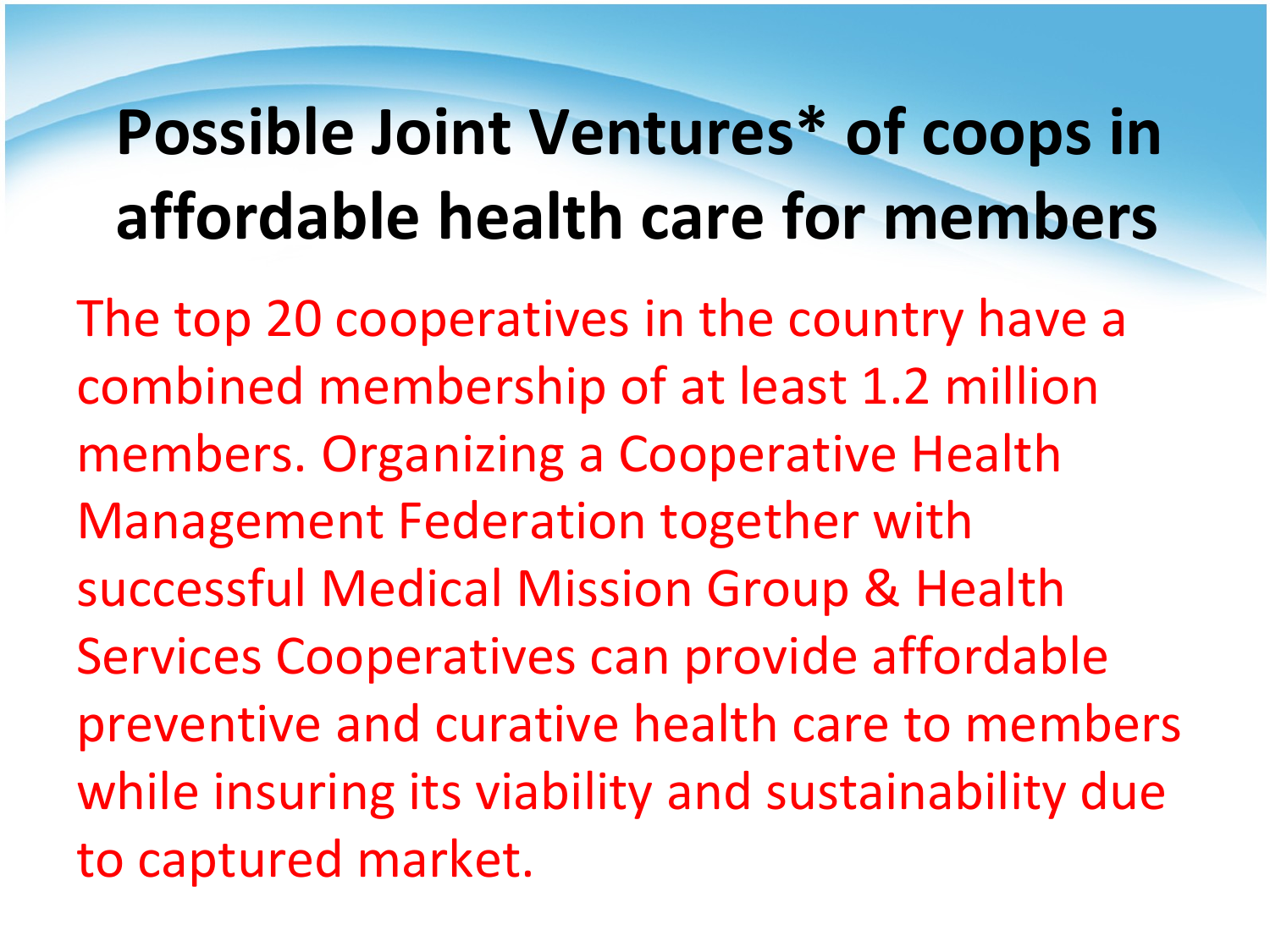Profile of Soro-Soro Ibaba Developmen Coop

- 32, 400++ members
- Operates in Regions 3,4,5 and 6 and parts of Metro Manila
- P3.2 B in Gross Sales in 2012
- Diversified business (Feed milling, Meat Processing, Livestock, Trading, Credit &Savings Operations, Gas Station, Consumer Goods)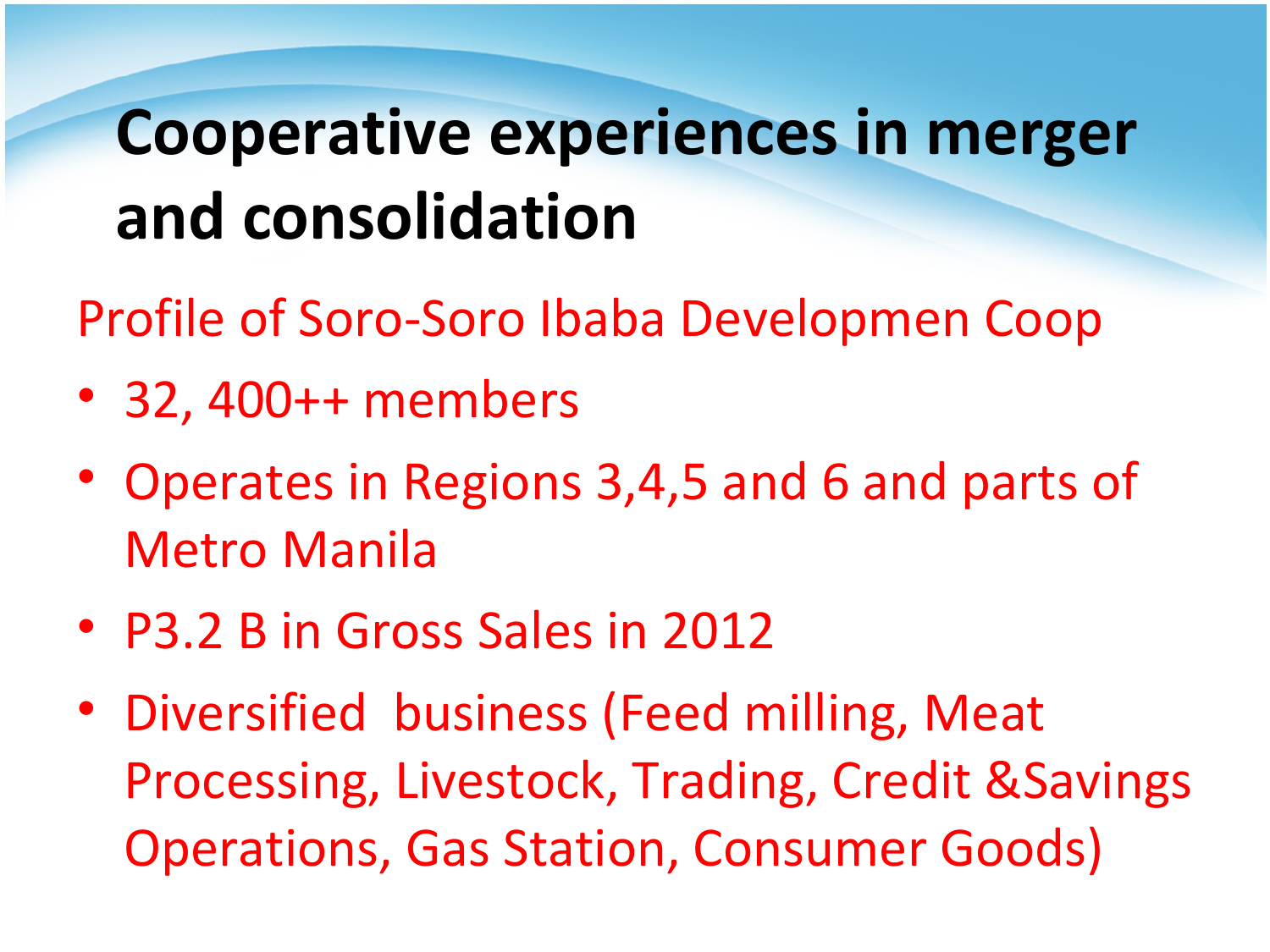#### Profile of FICCO

- 192, 000 members (Regular and associate)
- 67 branches all over the country
- P7.3B in Assets; P2.6B in Paid-up Capital; P3.2B in Deposits for 2013
- P5.1B in Loan Portfolio in 2013
- P378 M Net Surplus in 2013
- 453 management staff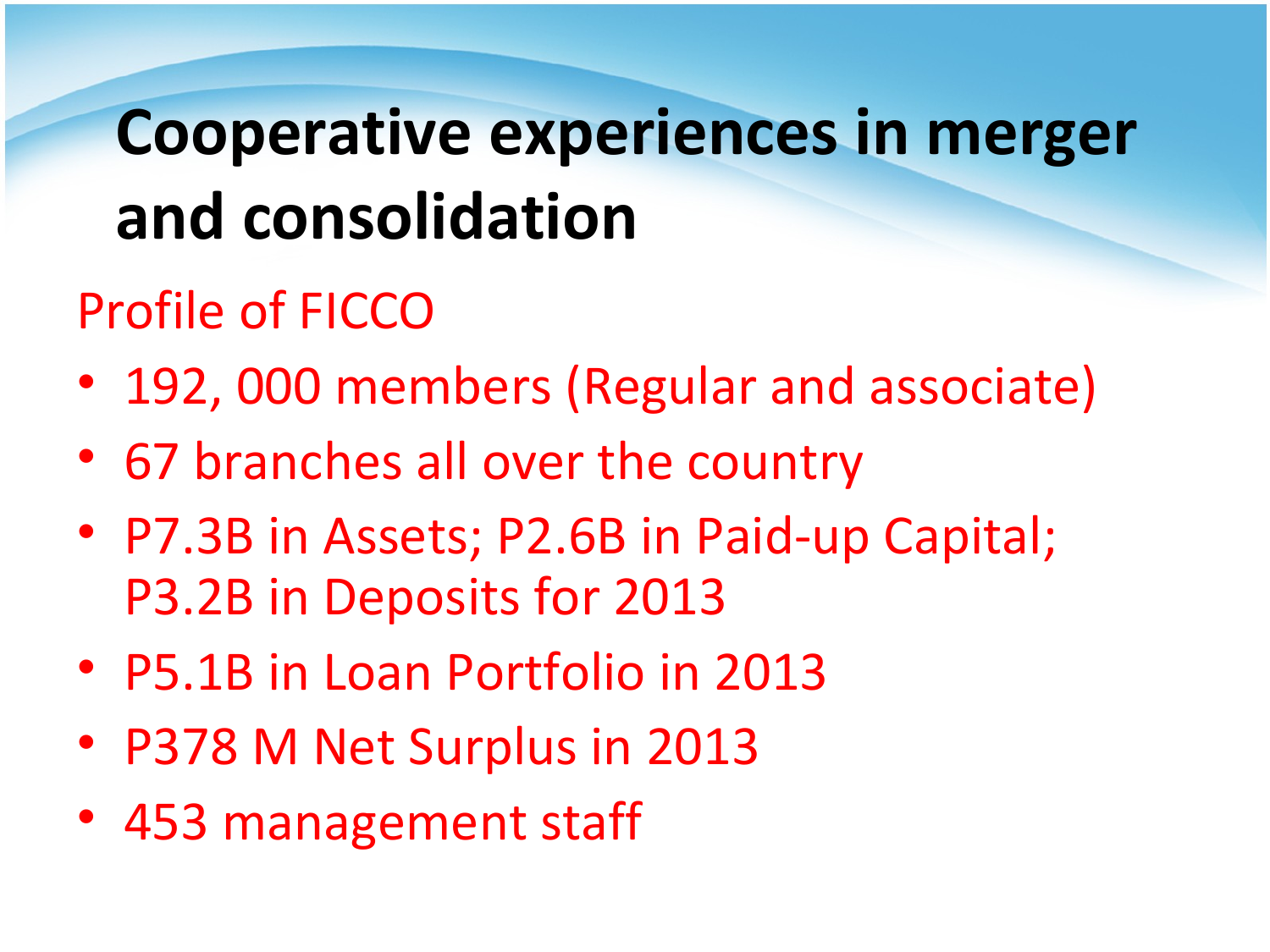Benefits of Merger, Acquisition & Consolidation

- Economies of scale
- Efficiency in operation
- Expansion of reach and business
- Diversified business operations
- Expanded products and services for members
- Leverage in all forms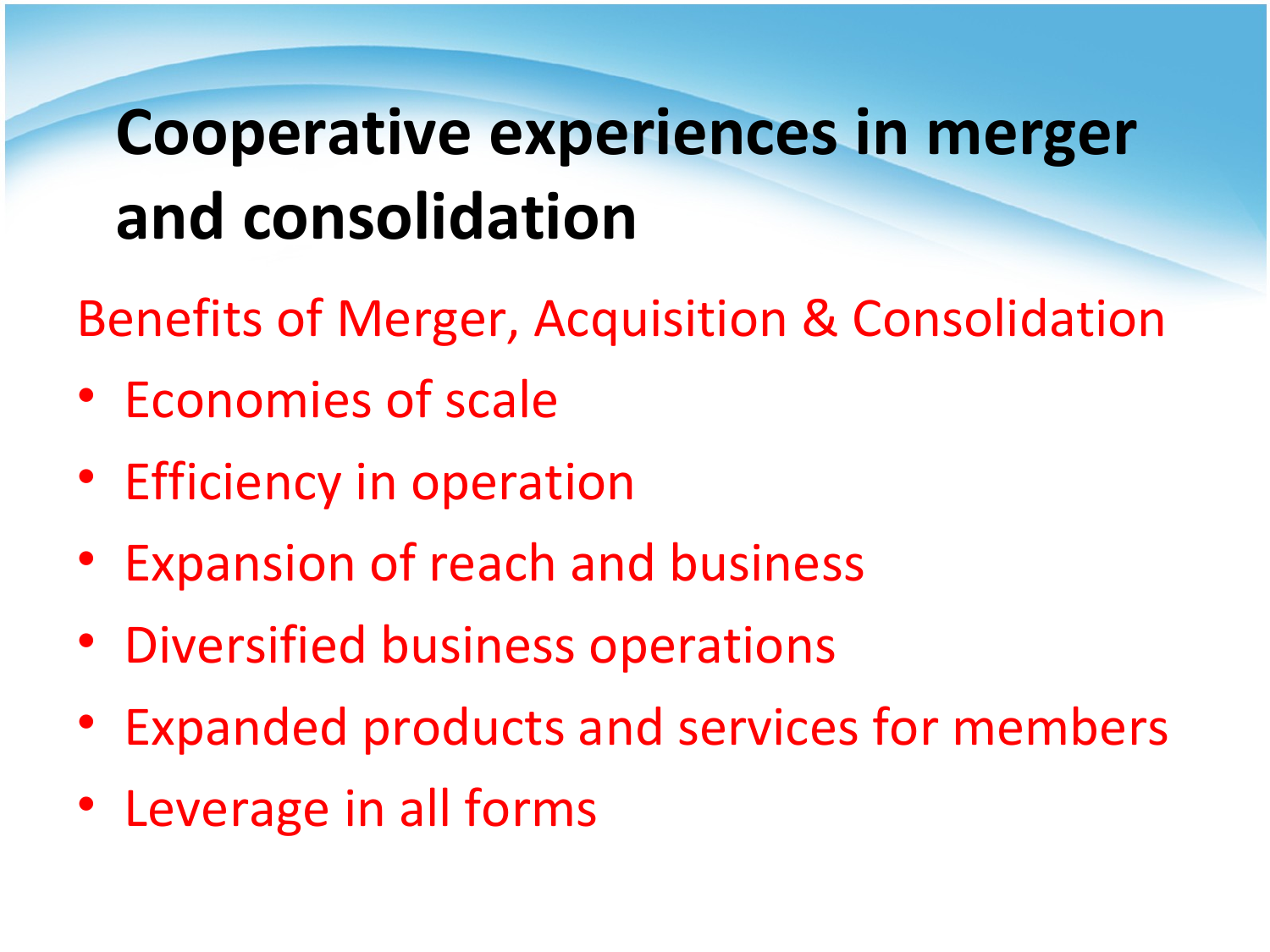#### Facilitating Factors:

- Near the brink of failure or bankruptcy
- Insolvency
- Uncompetitiveness
- ''Progressive '' mindset of cooperative leaders
- External pressure due to prevailing economic conditions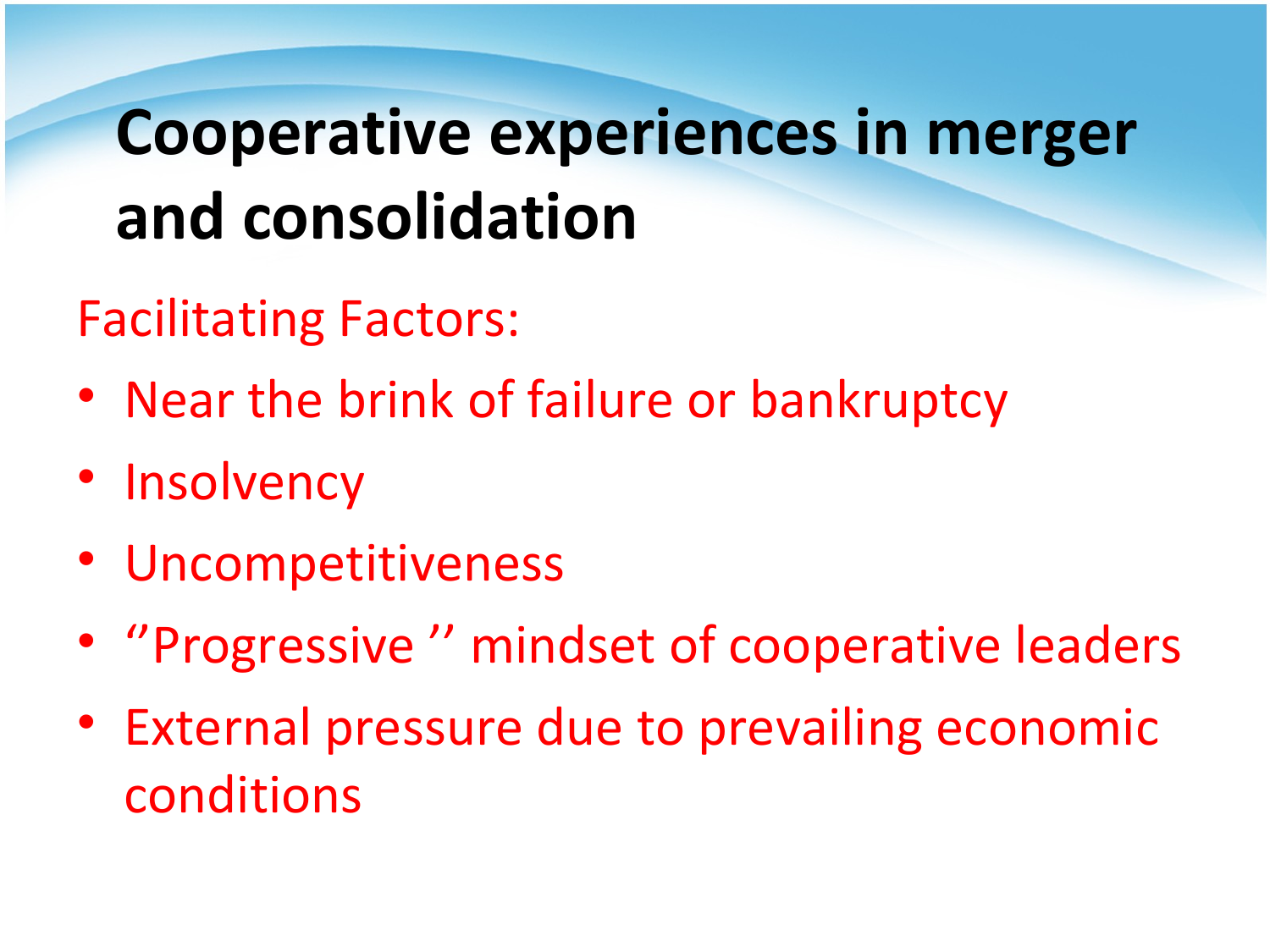#### Hindering Factors

- Knowledge
- Skills
- Competent Leaders
- "Stage"
	- $\triangleright$  of leaders
	- **▶ of Management Staff**